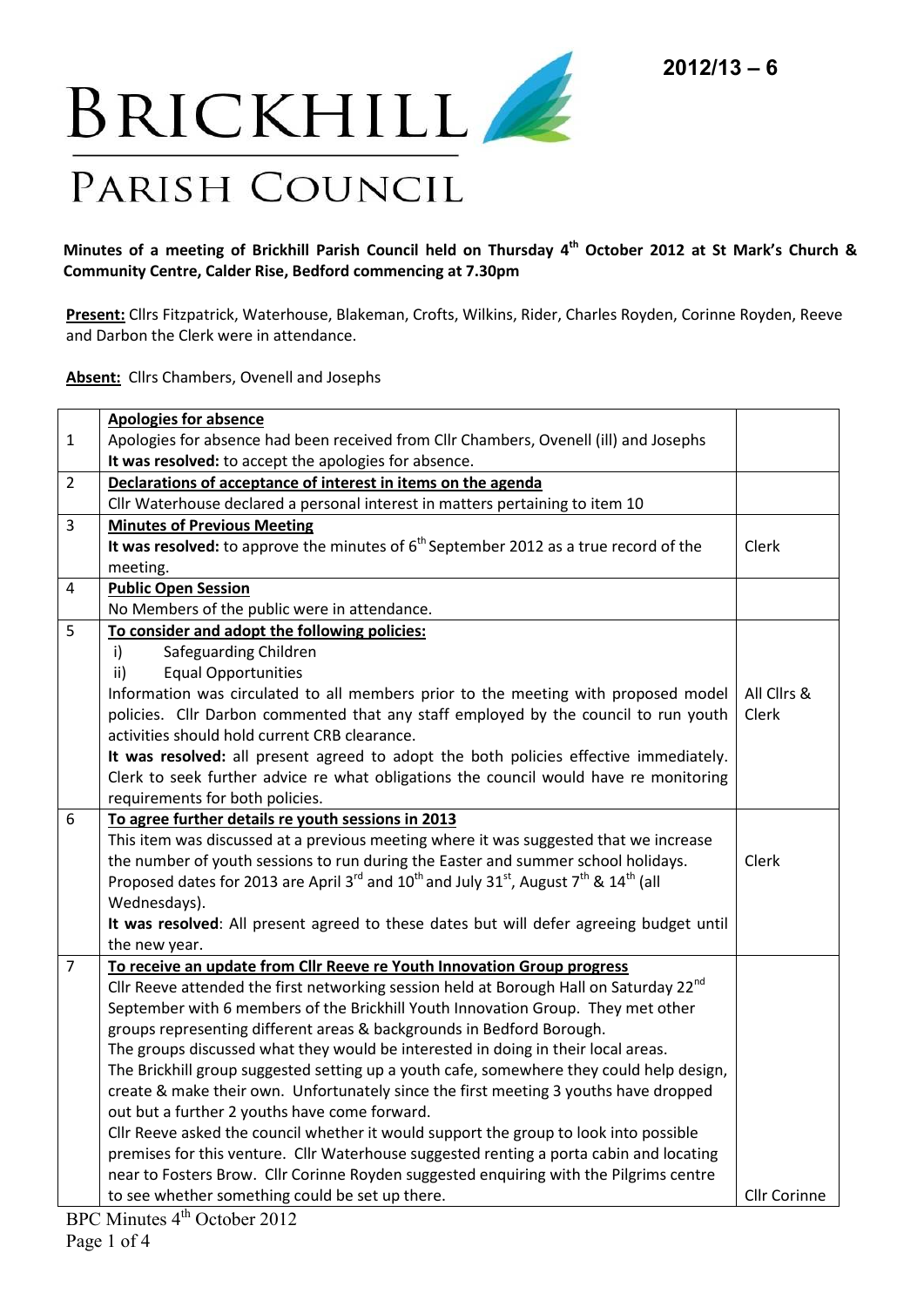|    | It was resolved: Cllr Corinne Royden would contact the Pilgrims centre to make further<br>enquiries and report back to the group.                                                                                                                                                                                                                                                                                                                                                                                                                                                                                                                                                                                                                                                                                                                                                                                                                                                                                                                                                                                                                                                                                                                                                                                                                                     | Royden                                                              |
|----|-----------------------------------------------------------------------------------------------------------------------------------------------------------------------------------------------------------------------------------------------------------------------------------------------------------------------------------------------------------------------------------------------------------------------------------------------------------------------------------------------------------------------------------------------------------------------------------------------------------------------------------------------------------------------------------------------------------------------------------------------------------------------------------------------------------------------------------------------------------------------------------------------------------------------------------------------------------------------------------------------------------------------------------------------------------------------------------------------------------------------------------------------------------------------------------------------------------------------------------------------------------------------------------------------------------------------------------------------------------------------|---------------------------------------------------------------------|
| 8  | To agree Council Policy on Public Drop in Session and consider arrangements for<br>manning Council Office<br>This item was requested by Cllr Waterhouse re extending the public open session times.<br>Cllr Waterhouse proposed rather than stay with the current arrangements (2 hour slot<br>per week) could we publicise office hours instead, therefore allowing greater flexibility<br>for residents. The Clerk currently works Monday-Friday, however the Assistant Clerk<br>(and allotment officer) is only available on a Monday and Tuesday. Therefore should the<br>staff be unavailable at any point due to meetings/ annual leave a notice will be displayed<br>leaving a contact telephone number for emergencies.<br>It was resolved: all present agreed to this proposal. Office signage will be amended to<br>reflect these changes to publicise office hour's (weekdays 10am -2pm).                                                                                                                                                                                                                                                                                                                                                                                                                                                                  |                                                                     |
| 9  | To receive an update from Cllr Fitzpatrick on the Community Led Plan and agree any<br>necessary actions<br>Cllr Fitzpatrick updated the council about the environmental improvements as raised at a<br>previous meeting. There have now been 3 areas suggested to the council as follows:<br>Dove Road- more bulbs and trees<br>$\bullet$<br>Westrope Way- existing trees but would like more bulbs to be planted<br>Mallard Hill- towards the lower end of the green would like more bulbs to be<br>planted.<br>Cllr Fitzpatrick suggested contacting Pride in Bedford team to seek support.<br>Cllr Blakeman reported that there may be an opportunity to obtain some free bulbs from<br>Pride in Bedford team as recently promoted this scheme.<br>Cllr Charles Royden proposed setting aside a budget of £300 for this work, all agreed.<br>It was resolved: Clerk to contact Pride in Bedford to seek support and ask re bulbs<br>available. Agreed budget of £300 for this work.                                                                                                                                                                                                                                                                                                                                                                                | Clerk                                                               |
| 10 | To receive an update re Brickhill allotments and agree any necessary actions<br>1) Terms of reference for the allotment and open spaces committee-<br>Proposed terms of reference for this committee were circulated to all members prior to<br>the meeting. Confirmed members are: Cllrs Waterhouse, Wilkins, Ovenell and Crofts.<br>It was resolved: to adopt these terms of reference effective immediately. Clerk to<br>contact members of the committee to arrange first meeting.<br>2) Fence alterations and repairs<br>We have had a number of break-in's at the allotment site over the last few months.<br>More recently a large majority of taps and fittings were stolen along with damage to the<br>ball valves on the site. Repairs need to be made to part of the external fence that was<br>damaged. The Clerk visited the site with a PCSO following the break-in's and they<br>advised raising a couple of sections of fencing on the left hand side of the site. Cllr<br>Charles Royden suggested using the mobile CCTV unit at the site also.<br>It was resolved: to defer to the allotments committee the decision over raising sections<br>of the fence.<br>3) Allotment competition results<br>Judging took place last week by Cllr Reeve and Darbon on two categories, best new plot<br>and best existing plot. Their decision was as follows: | Cllrs<br>Waterhouse<br>, Wilkins,<br>Ovenell and<br>Crofts<br>Clerk |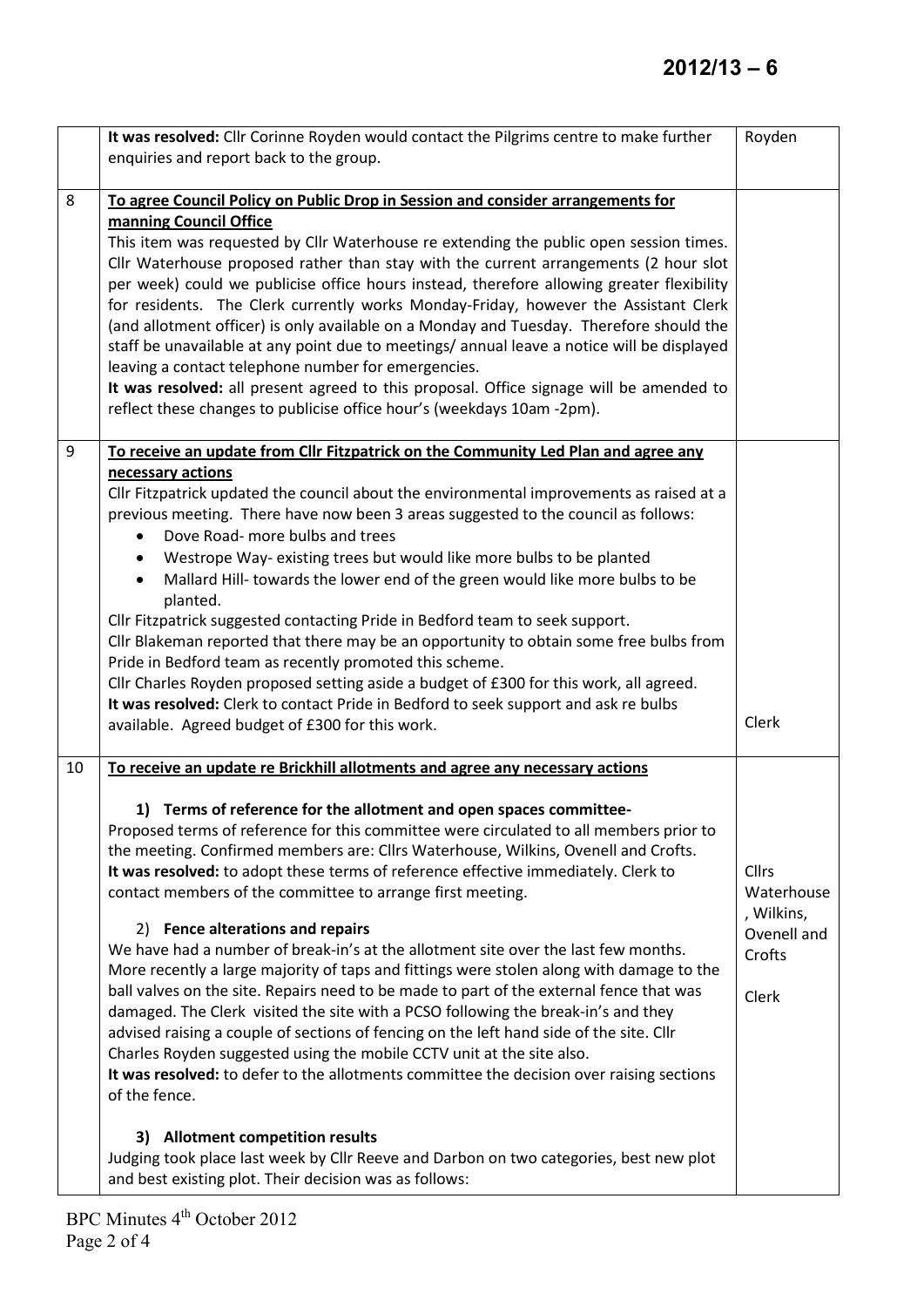|    |                      | construction and will be superb, but had less produce growing.<br><b>BEST EXISTING PLOT</b> Plot No 104<br>Also highly commended! Plot No 112 | BEST NEW PLOT Plot No 210- A very close second was Plot No 26A<br>Plot 210 was chosen due to the variety and quality of its produce. Plot 26A, still under<br>Excellent variety of produce, healthy looking vegetables and some flowers. The plot<br>seemed to meet all of the set criteria and it was a pleasure to look at.<br>It was resolved: all present thanked Cllr Reeve and Darbon for judging this year's<br>competition. Assistant Clerk to purchase gardening vouchers for the winners.                                                                                                            |        | Assistant<br>Clerk |
|----|----------------------|-----------------------------------------------------------------------------------------------------------------------------------------------|----------------------------------------------------------------------------------------------------------------------------------------------------------------------------------------------------------------------------------------------------------------------------------------------------------------------------------------------------------------------------------------------------------------------------------------------------------------------------------------------------------------------------------------------------------------------------------------------------------------|--------|--------------------|
| 11 |                      |                                                                                                                                               | To receive a report and agree recommendations following the Clerks appraisal                                                                                                                                                                                                                                                                                                                                                                                                                                                                                                                                   |        |                    |
|    |                      |                                                                                                                                               | Under the Public Bodies (Admission to Meetings) Act 1960 (as extended by s.100 of the<br>Local Government Act 1972), the public and accredited representatives of newspapers<br>be excluded from the meeting for the following items of business on the grounds that it<br>involves the likely disclosure of exempt information as defined in Part 1 of Schedule 12A<br>of the Local Government Act 1972 by virtue of the paragraph specified against the items.                                                                                                                                               |        |                    |
| 12 |                      | <b>Financial Matters</b>                                                                                                                      |                                                                                                                                                                                                                                                                                                                                                                                                                                                                                                                                                                                                                |        |                    |
|    | signatories.<br>iii) | Information circulated to all members prior to the meeting.<br>To approve the accounts for payment as follows:                                | ii) To agree a further 2 signatories for the new savings account<br>Currently Cllr Fitzpatrick and the Clerk are signatories for this account in accordance with<br>our financial regulations we should have 2 councillor signatures. A form will need to be<br>completed from the bank to detail additional signatory details (3 in total) the Assistant<br>Clerk has already been included on this. It is proposed that Cllr Rider and Waterhouse<br>should be approved as they are signatories for the other accounts.<br>It was resolved: all agreed to add Cllr Waterhouse and Rider to become additional |        |                    |
|    | Ch                   | Payee                                                                                                                                         | <b>Details</b>                                                                                                                                                                                                                                                                                                                                                                                                                                                                                                                                                                                                 | £      |                    |
|    | No                   |                                                                                                                                               |                                                                                                                                                                                                                                                                                                                                                                                                                                                                                                                                                                                                                |        |                    |
|    | 525                  | Viking                                                                                                                                        | stationary order                                                                                                                                                                                                                                                                                                                                                                                                                                                                                                                                                                                               | 23.23  |                    |
|    |                      |                                                                                                                                               | Boiler service x2 at community                                                                                                                                                                                                                                                                                                                                                                                                                                                                                                                                                                                 |        |                    |
|    | 526                  | P Chester & Sons                                                                                                                              | centre                                                                                                                                                                                                                                                                                                                                                                                                                                                                                                                                                                                                         | 261.60 |                    |
|    | 527                  | Otis Ltd                                                                                                                                      | lift maintenance (2nd quarter)                                                                                                                                                                                                                                                                                                                                                                                                                                                                                                                                                                                 | 451.22 |                    |
|    | 528                  | Viking                                                                                                                                        | Stationery, stamps, paper                                                                                                                                                                                                                                                                                                                                                                                                                                                                                                                                                                                      | 106.16 |                    |
|    | 529                  | <b>NSALG</b>                                                                                                                                  | <b>Allotments Membership</b>                                                                                                                                                                                                                                                                                                                                                                                                                                                                                                                                                                                   | 66.00  |                    |
|    | 530                  | G Clinch                                                                                                                                      | newsletter delivery                                                                                                                                                                                                                                                                                                                                                                                                                                                                                                                                                                                            | 22.75  |                    |
|    | 531                  | <b>Brickhill Community</b><br>Centre                                                                                                          | Hall hire for Brickhill Community<br>Safety Forum (from Grant allocation)                                                                                                                                                                                                                                                                                                                                                                                                                                                                                                                                      | 14.00  |                    |
|    | 532                  | Mr Saboorah                                                                                                                                   | Plot and key deposit for plot 224                                                                                                                                                                                                                                                                                                                                                                                                                                                                                                                                                                              | 56.00  |                    |
|    | 533                  | Misco                                                                                                                                         | replacement part for office printer                                                                                                                                                                                                                                                                                                                                                                                                                                                                                                                                                                            |        |                    |
|    |                      |                                                                                                                                               |                                                                                                                                                                                                                                                                                                                                                                                                                                                                                                                                                                                                                | 121.98 |                    |
|    | 534                  | Office Supply Ltd                                                                                                                             | toner cartridges                                                                                                                                                                                                                                                                                                                                                                                                                                                                                                                                                                                               | 205.84 |                    |
|    | 535                  | A Reeve                                                                                                                                       | expenses claim for transport costs                                                                                                                                                                                                                                                                                                                                                                                                                                                                                                                                                                             | 17.00  |                    |
|    |                      |                                                                                                                                               | removal and replanting of damaged                                                                                                                                                                                                                                                                                                                                                                                                                                                                                                                                                                              |        |                    |
|    |                      |                                                                                                                                               | shrubs at community centre                                                                                                                                                                                                                                                                                                                                                                                                                                                                                                                                                                                     |        |                    |
|    | 536                  | S H and Sons<br>th                                                                                                                            | (insurance work)                                                                                                                                                                                                                                                                                                                                                                                                                                                                                                                                                                                               | 115.00 |                    |